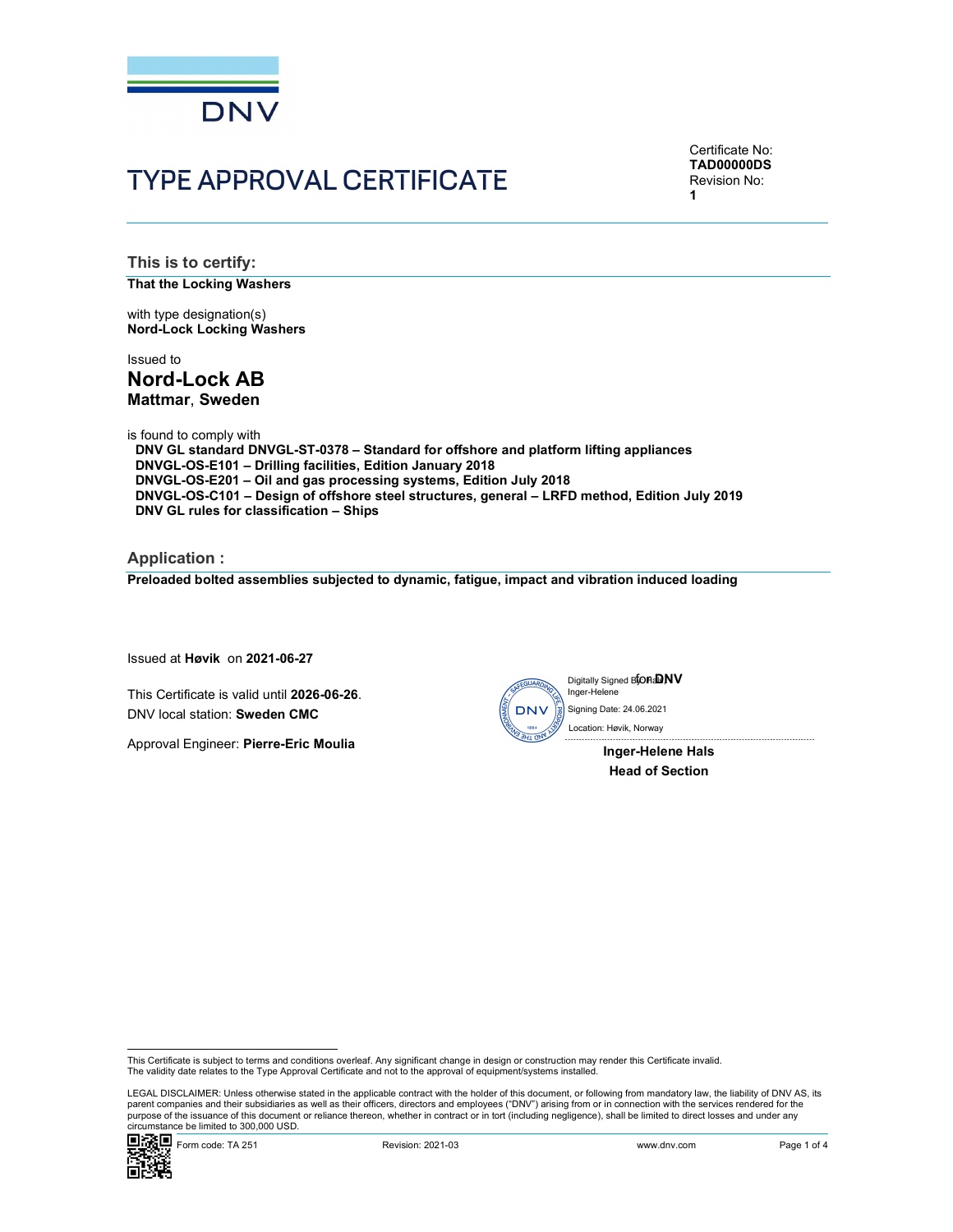

Job Id: **262.1-003082-3**<br>Certificate No: **TAD00000DS** Revision No: 1

Certificate No: TAD00000DS

## Product description

NORD-LOCK washers are designed to prevent or minimize dynamic-, vibration- and impact-induced loosening of fasteners.

Each NORD-LOCK locking washer consists of a pair of washers that have inclined cams on the internal mating faces and radial serrations on the washer external bearing faces. The washers' incline cam angle is greater than the lead angle of the fastener thread (i.e. the rise of the cams is greater than the pitch of the thread).

When the fastener is tightened, the serrations on the external surfaces of NORD-LOCK washers grip and penetrate in the mating surfaces of the bolt head, nut and joint material, and lock the washers in place. If the nut tries to turn loose, the mating cams have to climb upon each other; the pair of washers tends to expand and results in an increase tension in the fastener. This prevents further rotation of the nut and, hence, loosening of the fastener.

Two NORD-LOCK washers are normally glued together with cam face on cam face and supplied pre-assembled. A pair of pre-assembled NORD-LOCK washers is hereafter referred to simply as NORD-LOCK washer.

NORD-LOCK washers can be classified as free running, preload dependent locking devices. Bolted connections fitted with NORD-LOCK washers do not require use of any additional appliances such as a lock wire, cotter pins, welding, jam nuts, adhesives, etc. to mechanically or chemically lock the nut and bolt together. Neither do they require application of any offset or distorted threads, slotted nuts, nor use of any non-metallic inserts to prevent self-loosening of fasteners.

# Application/Limitation

## Bolting Sizes and Threads

This Type Approval Certificate covers regular and enlarged type of NORD-LOCK locking washers intended for use assembled with the following fastener sizes:

- M8 up to M42 coarse pitch metric thread fasteners according to ISO 898-1,
- M8 up to M42 fine pitch metric thread fasteners
- $\bullet$  $5/16"$  up to  $11/2"$  UNC thread fasteners according to ANSI B1.1 1960.
- $\bullet$  $5/16$ " up to  $11/2$ " UNF and UNEF thread fasteners

NORD-LOCK washers are designed for right-hand threaded fasteners as standard. Washers for left-hand threaded fasteners may be available upon request.

## Bolting Material Grades

NORD-LOCK washers are manufactured of alloy steel and stainless steel, and designed to be assembled respectively with:

- alloy steel fasteners Property up to Class 12.9 according to ISO 898-1, and
- stainless steel fasteners up to Grade A2/A4/A7-80 .

#### Maximum Hardness of Mating Surfaces

The hardness of the mating surfaces of bolt head, nut and joint material shall be lower than that of the NORD-LOCK washers used in the bolt assembly, i.e.:

- < 465 HV 1 for alloy steels fasteners, and
- < 520 HV 0.05 for stainless steels fasteners
- < 600 HV 0.05 for fasteners fitted with 254 SMO Nord-Lock washers

#### Minimum Bolt Preload

To function satisfactory, NORD-LOCK washers require that a certain minimum magnitude of bolt preload be maintained in the fastener during the intended service life of the bolted joint. The following minimum values of residual bolt preload are recommended:

- 0.30 fy AS for fasteners Property Class 8.8
- 0.40 f<sub>v</sub> A<sub>s</sub> for fasteners Property Class 10.9
- 0.40 f<sub>y</sub> As for fasteners Property Class 12.9
- 0.30 f<sub>y</sub> As for stainless steel fasteners Grade A4-80.

where:

fy is the nominal yield strength of the fastener

As is the fastener stress area

#### Design Temperatures

The design service temperature ranges from -50° C up to 200° C for the alloy steel washers and from -160° C up to 500°C for stainless steel washers.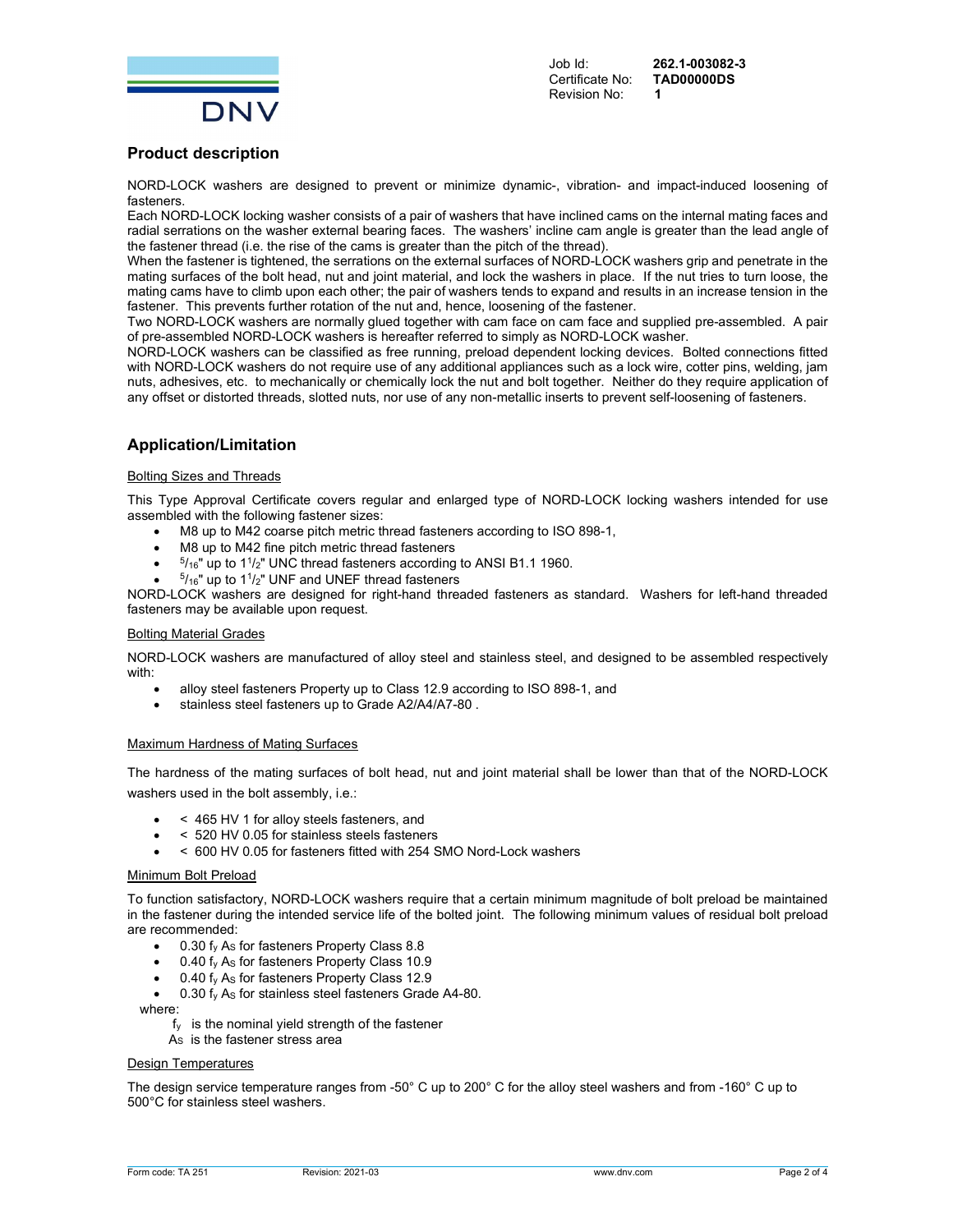

Job Id: **262.1-003082-3**<br>Certificate No: **TAD00000DS** Revision No: 1

Certificate No: TAD00000DS

## **Regulations**

This Type Approval is valid only if use of the product is in compliance with Regulations, DNV Rules and Standards, and manufacturer's Specification and Instruction for assembling and tightening applicable for the intended service.

## Other Applications

On request, NORD-LOCK AB may supply locking washers for threaded fasteners of other dimensions, thread types, materials and material property classes and/or coated with other corrosion protective systems than those specified in this Certificate. Also, locking washers designed for other service temperatures may be supplied on request. Those special products, however, are not covered by this Type Approval Certificate but may be evaluated and approved on case to case basis.

# Type Approval documentation

## Generic Drawings and Technical Data

The washers' type identification, basic dimensions and tolerances are given in the following NORD-LOCK generic drawings:

- Dwg. No.: 4-100-08 Zinc flake coated Nord-Lock washers, Edition B, Sheet 1/1, dated 2006-01-17
- Dwg. No.: 4-100-07– Stainless steel A4 Nord-Lock washers, Edition H, Sheet 1/1, dated 2006-01-17
- 254 SMO washers are manufactured according to the same generic drawings as those applied for the stainless steel washers.

Further technical date and information are given in the manufacturer's product catalogue. Reference: www.nord-lock.com

## Material Specification

Alloy steel NORDLOCK washers are manufactured of EN 1.7182 material and hardened to min 465 HV 1 according to EN 10083-3:2006.

Stainless steel NORDLOCK washers are manufactured of EN 1.4404 material and surface hardened to 520 HV 0.05 by Kolsterising® – a proprietary surface treatment process for austenitic stainless steels by Bodycoate.

High alloy steel Nord-Lock washers are manufactured of 254 SMO ® material (equivalent to EN 1.4547) and surface hardened to 600 HV 0.05 by Kolsterising ®

## Corrosion Protection

Alloy steel NORD-LOCK washers are supplied protected with an inorganic zinc-flake-system consisting of DELTA-PROTEKT KL 100 basecoat and DELTA-PROTEKT VH 302 GZ topcoat by Dörken MKS-Systeme GmbH & Co., Germany. Reference: www.doerken-mks.de.

## **Assembly Instruction**

Examples of correct and incorrect assembly of NORD-LOCK washers in bolted joints of different types are given in the manufacturer's product catalogue. Reference: www.nord-lock.com.

Guidance on selection of tightening torque is provided in the manufacturer's product catalogue. Reference: www.nordlock.com. When in doubt, the required torque shall be determined by test at the job site using as-received bolts, nuts, NORD-LOCK washers and lubricant.

## Quality Control System

NORD-LOCK AB holds the following Quality Control Certificates:

- Quality Management System certified in accordance with the requirements of EN ISO 9001-2015. Certificate No.: 27072 issued by Intertek Certification AB of Sweden on 21 March 2021
- Environmental Management System certified in accordance with the requirements of EN ISO 14 001 2015. Certificate No.: 1417752, issued by Intertek Certification AB of Sweden on 21 March 2021
- DNV audit visit to Mattmar factory on 2012-02-23. Reference audit report: Project No.: 419 81 027